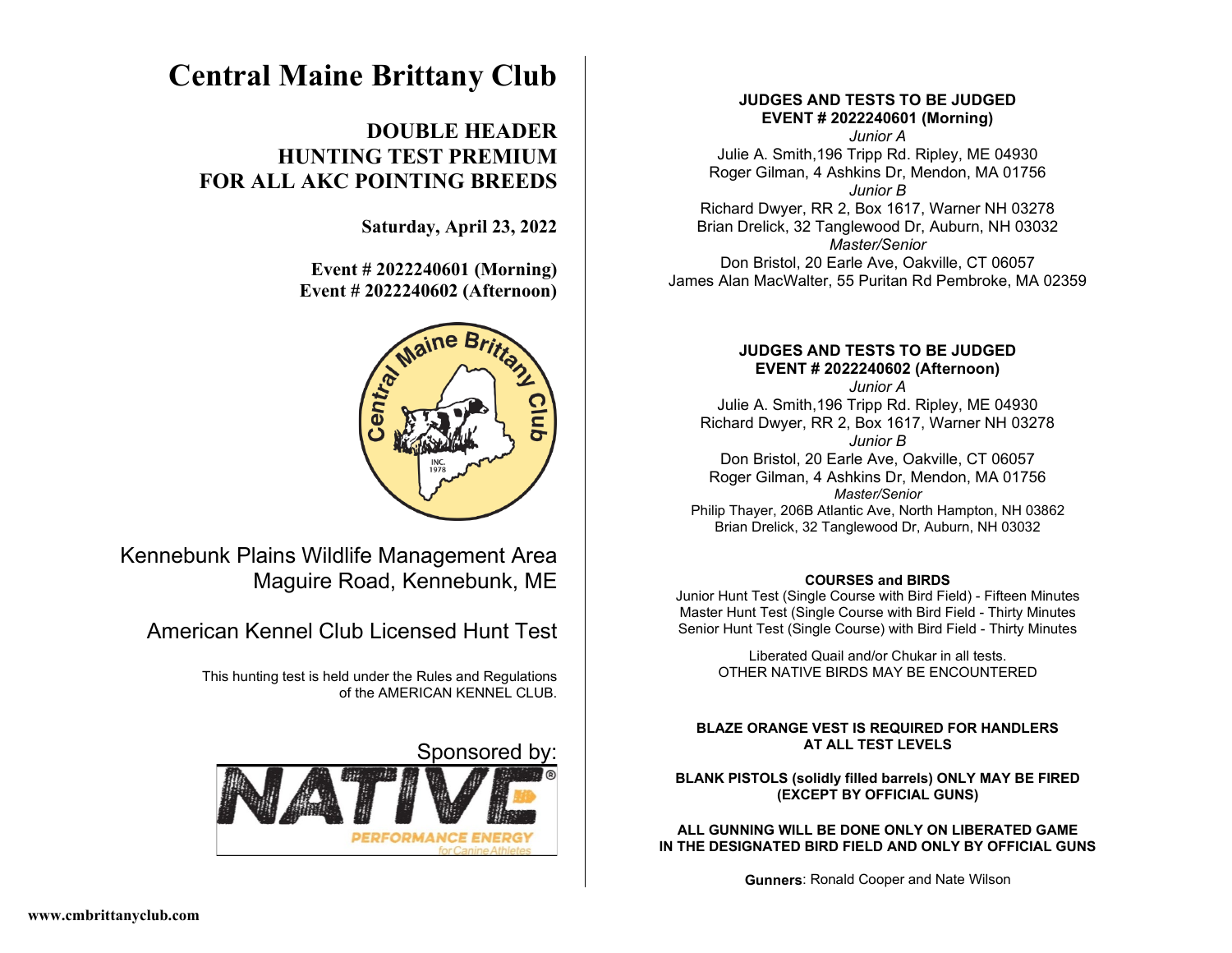**ENTRIES LIMITED** to the number of dogs that can be run during all available daylight hours. Entries will close when this limit is reached if this occurs prior to the specified closing time.

#### **Mail entries with checks payable to the Central Maine Brittany Club to:** Sherri Thayer (Event Secretary) 206B Atlantic Ave, North Hampton, NH 03862

Phone: (603) 964-3779 Email: [bsbritts88@gmail.com](mailto:bsbritts88@gmail.com) (Email is preferred)

#### SURFACE MAIL and EMAIL ENTRIES WILL BE ACCEPTED (Email preferred) PLEASE INCLUDE YOUR EMAIL ADDRESS AND CELL PHONE NUMBER

Entries will close at 6:00PM (EST) Wednesday April 20, 2022

**DRAWING** will take place at 8:00PM (EST) Wednesday, April 20 2022 at 206B Atlantic Ave, North Hampton, NH 03862. Running Order will be sent to participants by email and posted on Facebook.

#### **TESTS, SCHEDULE and ENTRY FEES**

Master Hunt 30 min 8:00 A.M. Morning Test and 12:00 PM Afternoon Test \$55.00 Senior Hunt 30 min to follow Master (Morning and Afternoon) \$55.00 Junior Hunt 15 min 8:00 A.M. Morning Test and 12:00 PM Afternoon Test \$50.00

#### **PRIZES**

Standard AKC Rosettes to all dogs receiving a qualifying score

#### **OFFICERS**

Secretary/Treasurer:

President: **Robert (Sam)** Jackson 1stVP: Gary Anderson 2ndVP: Pamela Jackson Sarah Labonte<br>Julie Harris

#### **HUNTING TEST CHAIRMAN**

Roy Hargreaves, 456 Gammon Rd, Summer, ME 04292 Email: [gundogs207@gmail.com](mailto:gundogs207@gmail.com) 

#### **COMMITTEE MEMBERS**

Sherri Thayer (Event Sec), Robert (Sam) Jackson, Gary Anderson, Julie Harris, Denise Hue

\*\*\*\*\*\*\*\*\*\*\*\*

*The Central Maine Brittany Club, it's officers, members, trial secretary, committee members, and/or our host will not assume responsibility for any loss, damage or injury sustained by exhibitors, handlers or to any of their dogs or property, and further, assume no responsibility for injury to any children.*

**Directions to Kennebunk Plains Wildlife Management Area Maguire Road (turn off of Route 99 which is close to 640 Webber Hill Rd on your GPS) between Sanford and Kennebunk, Maine**

# **DIRECTIONS from the NORTH:**

From I-95 take the Kennebunk Exit #25 (Kennebunk Service Area). Turn left off of exit, then right at light. Follow directional signs to Route 99 West, Sanford, Maine. Make a left at the stop sign on Rt 99. At the Y take the right fork and then a right continuing Rt. 99 West (Webber Hill Road). Shortly, blueberry Plains (fields) will be on both sides of the road, drive straight by them. After the plains, look for Maguire Road, it will be the 1<sup>st</sup> road on the left (on your GPS this will be 640 Webber Hill Road). Turn left onto Maguire Road and stay on it. Location of hunt test will be easily seen on the right.

# **DIRECTIONS from the SOUTH:**

If you are closer to Wells, ME. than Kennebunk, Maine take Exit 19 (Wells) to 109 North. Turn right onto Route 99 East (across from Sanford Airport). Your GPS will say you are on Webber Hill Road. Maguire Road will on your right @ 3-4 miles just **before** you see blueberry fields on both sides of the road (Maguire Road is on the right -- GPS address for this turn is 640 Webber Hill Rd). Turn right onto Maguire Road and stay on it. Location of hunt test will be easily seen on the right.

# **DIRECTIONS from New Hampshire**:

Coming in from Route 16 NH (Spaulding Turnpike) take Exit 16 to Route 202 East (E. Rochester NH, Lebanon ME, Sanford ME.). When entering Sanford at the intersection of Route 109 and Route 202 turn right. Follow 109 South through Sanford, ME. At the traffic circle (intersection of Route 4 and Route 109) go halfway around, continuing 109 South. Walmart will eventually be on your left and shortly afterwards you'll see Route 99 also on your left, it is across from the Sanford airport. Maguire Road will on your right @ 3-4 miles out of Sanford, just **before** you see blueberry fields on both sides of the road. (Maguire Road is on the right). Turn right onto Maguire Road and stay on it. Location of hunt test will be easily seen on the right.

**LODGING**: Ramada Inn, 1892 Main St, Sanford, ME 04073 (207) 324-8823

**NO CAMPING ON SITE**: There is no overnight camping permitted in the WMA. For campgrounds and other options, please do a quick google search.